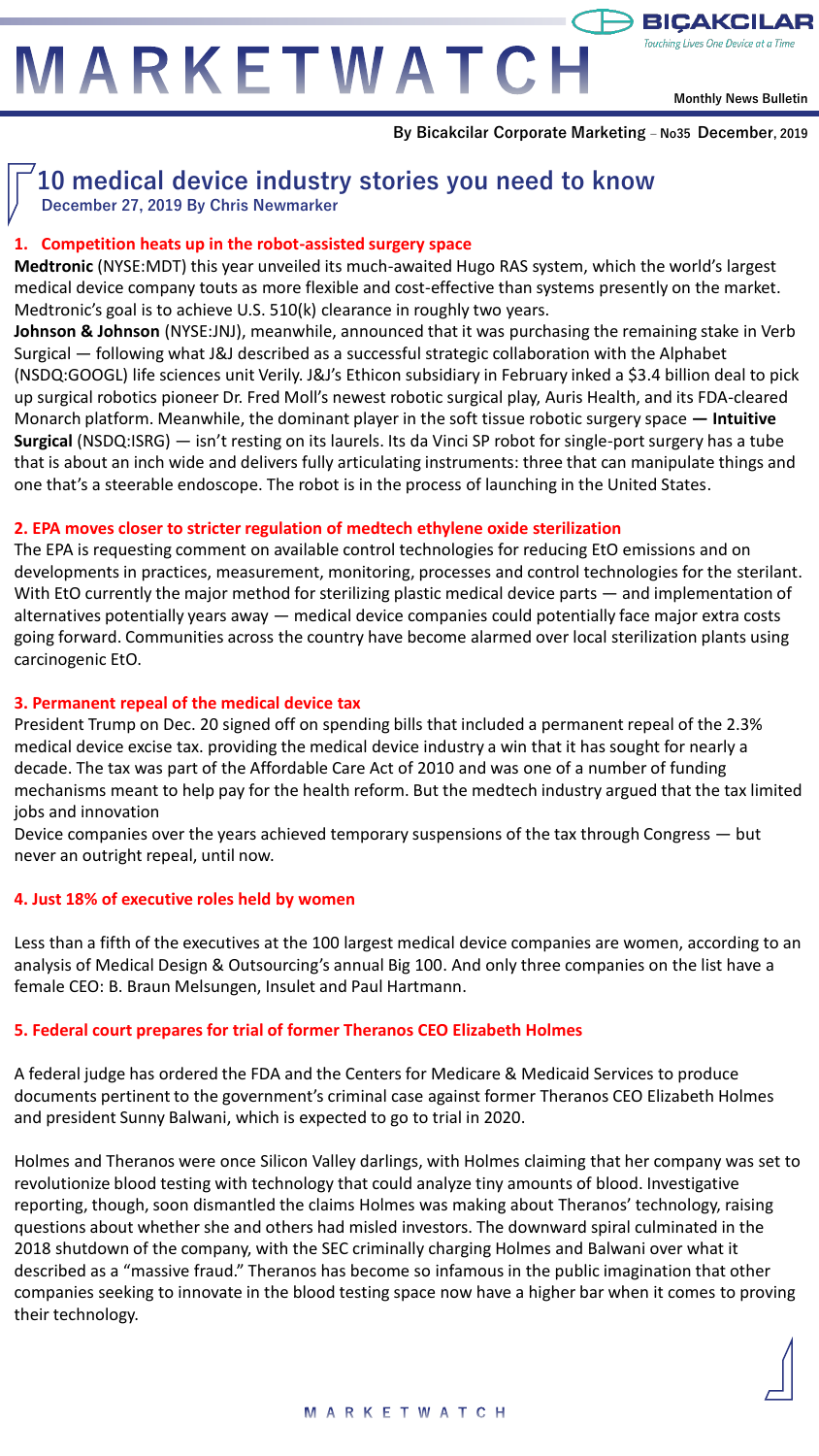MARKETWATCH

**Monthly News Bulletin**

Touching Lives One Device at a Time

 $\ominus$  BIÇAKCIL

**By Bicakcilar Corporate Marketing – No35 December, 2019**

# **10 medical device industry stories you need to know**

**December 27, 2019 By Chris Newmarker**

### **6. The U.S.-China trade war**

Under President Donald Trump, tariffs have become a go-to negotiating tactic with other countries, including close U.S. allies such as Canada and the European Union. In late May, Trump threatened to levy them against Mexico over illegal immigration; had he followed through, it could have been a serious situation for the U.S. medtech industry as many companies increasingly manufacture south of the border. No trade dispute, however, appeared to be as deep and long-lasting as the confrontation between the world's two largest economies. If the tariffs actually make a country great again, it might be Malaysia, Vietnam or Costa Rica, global medical device industry suppliers told Medical Design & Outsourcing over the summer.

#### **7. Lack of preparation for MDR/IVDR**

With only months to go before the EU's new Medical Device Regulation takes effect, many medical device companies are struggling to meet the deadline, and Europe's medtech trade association is accusing government authorities of dragging their feet.

Biotronik, meanwhile, announced in September that it was the first medtech manufacturer to receive MDR certification for a Class III (highest risk) medical device.

#### **8. Leadership changes at FDA**

The U.S. Senate recently confirmed Dr. Stephen Hahn — previously CMO at Houston's M.D. Anderson Cancer Center — as the new commissioner of the FDA. He's the first permanent commissioner of the agency since Dr. Scott Gottlieb resigned in April.

The FDA continues to look at ways to reform the medical device regulation process amid heightened media scrutiny, including including the International Consortium of Investigative Journalists' "Implant Files" articles and the Netflix documentary "Bleeding Edge." The agency, for example, has released draft guidances for the first four types of devices it will evaluate under its expedited Safety and Performance-Based Pathway to 510(k) clearance.

#### **9. A robot revolution in the ortho surgery space**

Stryker's success with its Mako robot-assisted surgery platform has other orthopedic device companies hastening to enter the space. Stryker's big competitors — Johnson & Johnson's DePuy Synthes business, Zimmer Biomet and Smith & Nephew — have either launched or are preparing to launch their own robots. And Medtronic has big plans for robot-assisted spine surgery.

#### **10. Changes at the top**

Omar Ishrak is preparing to retire from Medtronic's corner office next year. Geoff Martha, already promoted to company president this year, will become the new CEO. Read how Ishrak transformed Medtronic into the world's largest medtech operation.

Meanwhile, Miles White will step down from the CEO position at Abbott (NYSE:ABT) on March 31 after 21 years at the helm, but will remain with the company as executive chairman. Robert Ford, currently Abbott's president and COO, will become the company's 13th CEO. Medical Design & Outsourcing will have an article about White's legacy posting in early January.

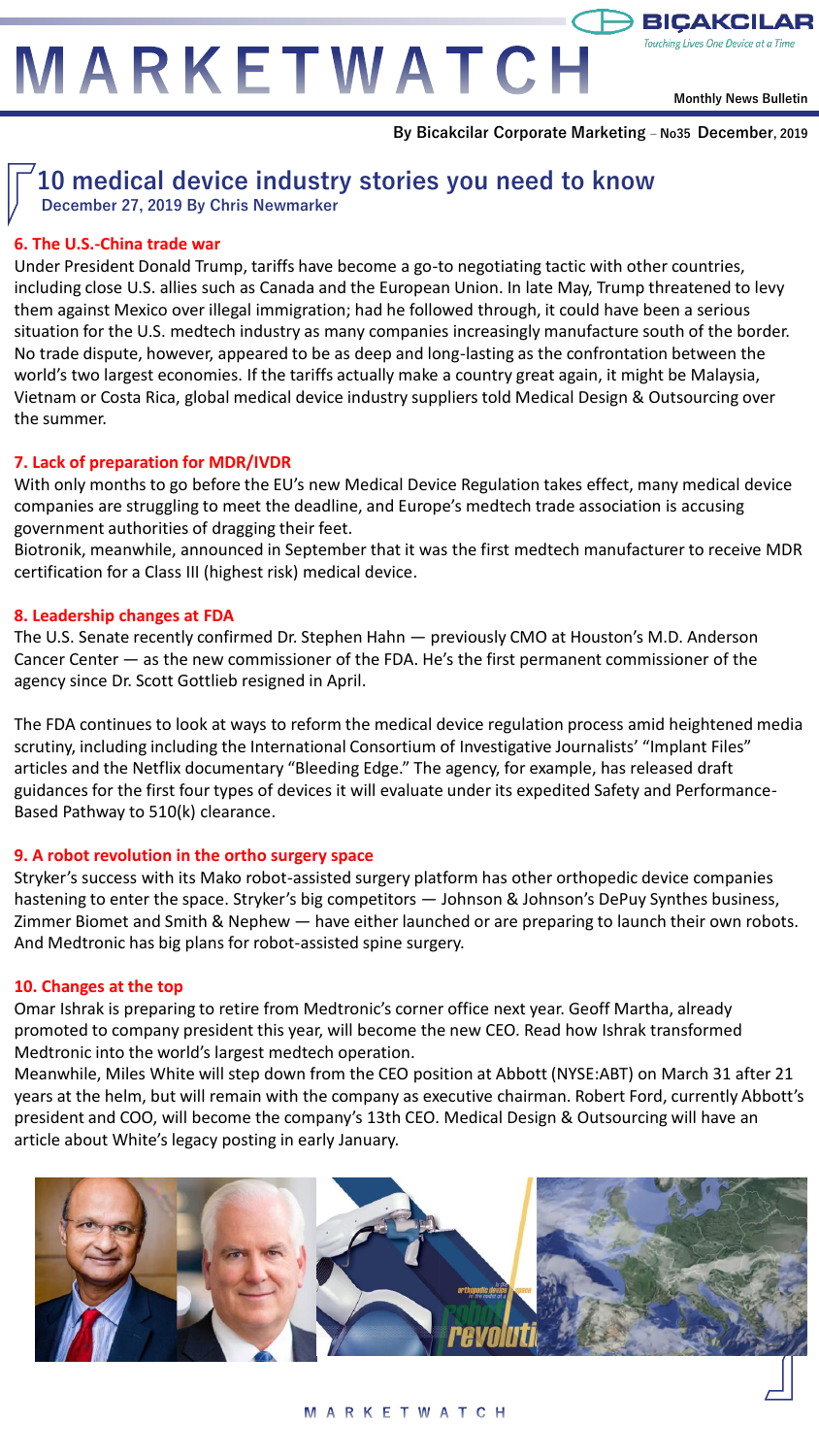

# **Leapfrog names top hospitals for patient safety**

Florida tops the list with the most across general, children's, rural and teaching hospitals – followed by California, Michigan and Virginia. Researchers collected data of approximately 13,000 individuals from three notable patient populations, including multiple ethnicities.

The Leapfrog Group has issued its annual list of top hospitals for quality and safety for 2019.

#### **WHY IT MATTERS**

Leapfrog, the national watchdog focused on health care safety and quality, recognizes hospitals that have demonstrated leading-edge quality and safety, as identified through the Leapfrog Hospital Survey.

The survey compares performance on national standards of patient safety, quality, efficiency and management structures that prevent errors – offering a comprehensive picture of how patients fare at individual institutions.

This data also enables hospitals to benchmark their progress toward The Leapfrog Group's standards and measure the care they deliver.

**Among the factors considered in the survey: hospitals' ability to to prevent infections, reduce Csections, use technology to reduce medication errors and implement surgical volume standards for safety.**

Fewer than 6% of all eligible facilities have attained top hospital recognition from Leapfrog.

#### **THE LARGER TREND**

Of the 120 Top Hospitals recognized in 2019, 55 are teaching hospitals, 37 are general hospitals, 18 are rural hospitals and 10 are children's hospitals.

Florida, California, Michigan and Virginia boast the greatest number of Top Hospitals, with nine or more hospitals in each of those states receiving the elite distinction.

#### **ON THE RECORD**

"Our Top Hospital award, one of the most prestigious in the U.S., recognizes hospitals for ensuring their facilities prioritize safety and quality in patient care," said Leah Binder, president and CEO of The Leapfrog Group.

"The standards achieved by Top Hospitals reflect the high expectations set by Leapfrog and its expert panels, which starts with a commitment to transparency. We also commend all hospitals that demonstrated this commitment by participating in the 2019 Leapfrog Hospital Survey."

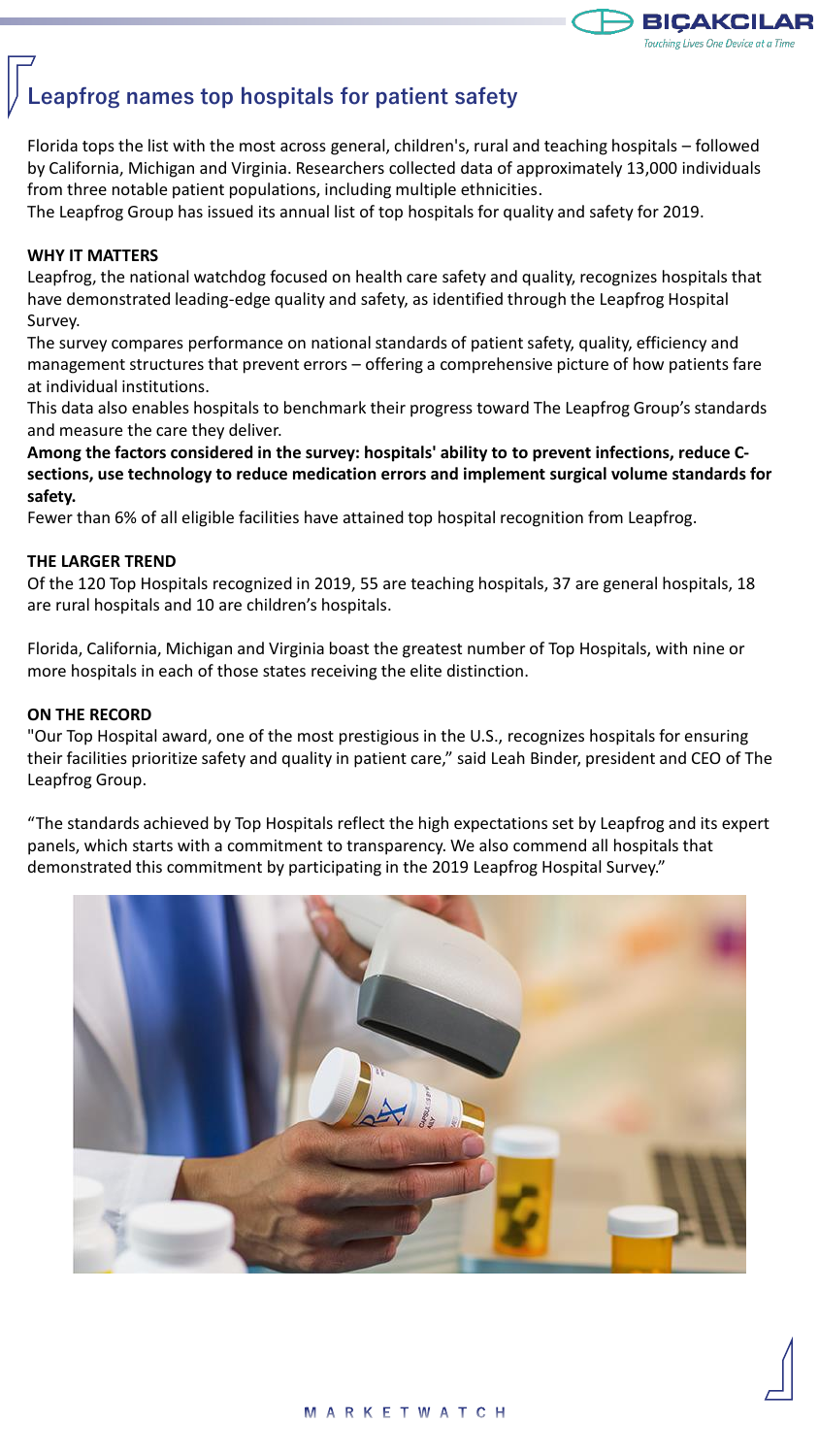

# **ChristianaCare, Medtronic join on new project to target technologies, therapies**

ChristianaCare will work with Medtronic on a five-year effort to innovate new value-based strategies, collaborating on new approaches to target therapies and technology-enabled intervention on the patients who will benefit most.

#### **WHY IT MATTERS**

Under the new agreement, Wilmington, Delaware-based ChristianaCare and Medtronic will have shared financial accountability to improve outcomes while reducing the cost of care, the organizations say.

Of the many technology initiatives being planned for the next five years, one of the first is focused on opioid-induced ventilatory impairment – a condition where opioids used for pain management can inhibit breathing and could cause respiratory distress unless clinicians intervene.

Medtronic and ChristianaCare will work to standardize an enhanced respiratory monitoring initiative to help address OIVI; the project will be designed to identify patients receiving opioids for pain management who are at high risk for OIVI and apply continuous monitoring technology to track breathing, and help alert the care team to abnormal trends.

Other initiatives will focus on new tech-enabled interventions to address chronic conditions such as heart failure and diabetes, officials say – enhancing ChristianaCare's ability to prevent or slow disease progression, reduce hospitalizations and lower overall cost of care for those and other diseases.

#### **THE LARGER TREND**

Both organizations hope the project will lead to significant and lasting improvements for health across Delaware and beyond, they say, noting that ChristianaCare's diverse patient population, gaining access to care across a broad array of healthcare settings, offers a valuable opportunity to scale new initiatives that could boost outcomes nationwide.

#### **ON THE RECORD**

"Together with Medtronic, we are aligning expertise and incentives to exponentially increase our ability to achieve optimal health — not just better care delivery," said Randall Gaboriault, M.S., chief digital and information officer and senior vice president, innovation and strategic development at ChristianaCare. "This collaboration will implement a new value chain, based on vested purpose, co-innovation, digital and data.«

"We recognize that creating healthier communities requires integrated care models, passion to improve the status quo, and an aligned purpose of helping patients live healthier and fuller lives," added Dr. John Liddicoat, executive vice president and president of the Americas Region at Medtronic. "This collaboration with ChristianaCare reinforces our joint commitment to healthcare innovation through value-based arrangements."

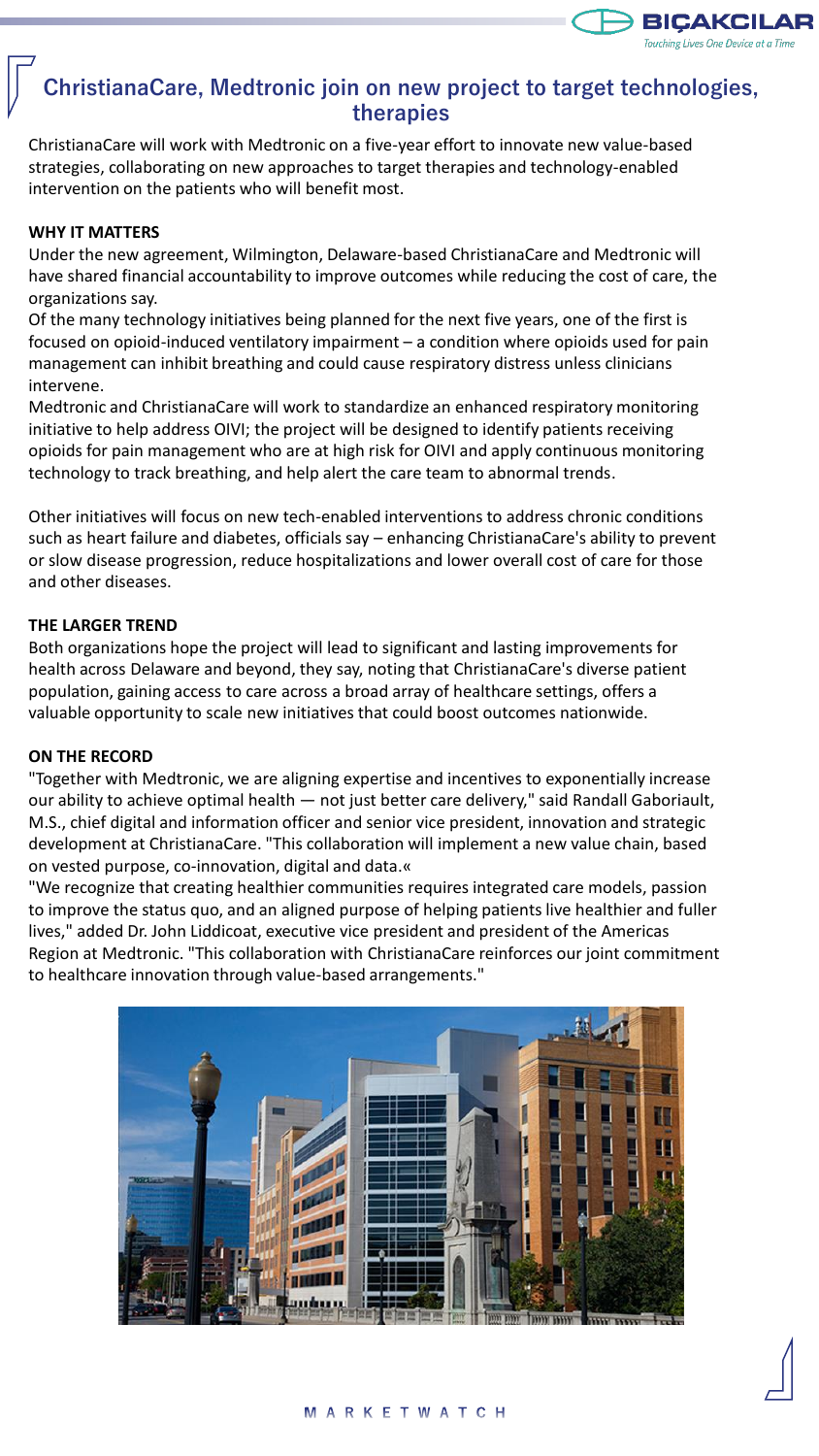

# **Medgadget's Best Medical Technologies of 2019**

#### **Electromagnetic Signals Slow Parkinson's, Treat Irritable Bowels, Improve Blood Pressure…**

Buildup of β-amyloid plaques within the brain seems to be a cause of Alzheimer's disease. The MemorEM system from NeuroEM Therapeutics delivers transcranial electromagnetic treatment, or TEMT, to the brains of Alzheimer's patients targeting β-amyloid aggregates.

In animal studies, it was shown that TEMT does indeed prevent β-amyloid aggregates from forming and even disrupts existing conglomerations. In a study on eight patients who went through a treatment regimen, all but one showed either a pause or reversal in cognitive decline. If proven to work in larger groups of people, the treatment may become a common approach for dealing with **Alzheimer's** from the earliest stages.

A new device called IB-stim from Innovative Health Solutions received FDA clearance to treat **irritable bowel syndrome** (IBS) by manipulating the electrical signals reaching the brain.

It looks very similar to a hearing aid, but instead of processing sound, it uses three electrodes to deliver electrical impulses to the peripheral cranial nerve branches of the ear. These nerve bundles provide an efficient path into the regions of the brain that relate to pain perception. The artificial signals sent by the device seemingly disrupt signals coming from the gut, and the result is that there should be no sensation of pain.

Orchestra BioMed, a company out of New Hope, Pennsylvania, won the European CE Mark of approval for the Moderato implantable pulse generator which delivers Orchestra's unique BackBeat Cardiac Neuromodulation Therapy (CNT) to treat **hypertension.**

High blood pressure is typically treated using drugs, but BackBeat allows even existing cardiac implants to deliver therapy in a novel way by modulating the bioelectronic signals associated with blood pressure control.

#### **Novel Hemodynamic Monitoring**

Stents and blood flow diverters are now a common way to treat brain aneurysms, but whether these therapies actually help specific patients is hard to tell post treatment. Contrast enhanced angiography can do the job, but it is dangerous, inconvenient, and unpleasant to perform frequently. Researchers at Georgia Tech developed a sensor that can be built into currently available neural stents and flow diverters that can provide live hemodynamic information precisely from the spot that was treated.

The flexible sensor is a wireless device that can be printed to match the implant it will is attached to. As blood flows through the device, its capacitance slightly changes and this effect can be used to monitor blood flow perturbations down to .05 meters per second. It relies on inductive coupling to transmit its readings wirelessly to another device positioned outside the body.

# **Wireless Implant Controls Overactive Bladder Using Light**

Collaborators from Washington University in St. Louis, the University of Illinois at Urbana-Champaign, and Northwestern University created a flexible wireless implant that senses the movements of an overactive bladder and delivers light to bring it under control.

#### **Growing New Bones Inside Patients' Bodies**

A team from Rice University printed a 3D bioreactor mold within which new bone can grow. It is made to be attachable to the rib bones of patients and can support stem cells and the formation of blood vasculature. The mold can be custom-made to the patient's own needs and after a few month of growth, the bioreactor can be explanted and the bone within transplanted to another part of the body. And that's that for 2019 and for the decade it was part of.

We very much look forward to the coming years and to the exciting and unexpected medical technologies that will surely be developed by bright minds around the world.

## $\triangleright$  Probably the most mportant message as a summary of these technologies is that successful new medcal device technologies always start with a problem that impacts the patient as the solution to the problem becomes the development.